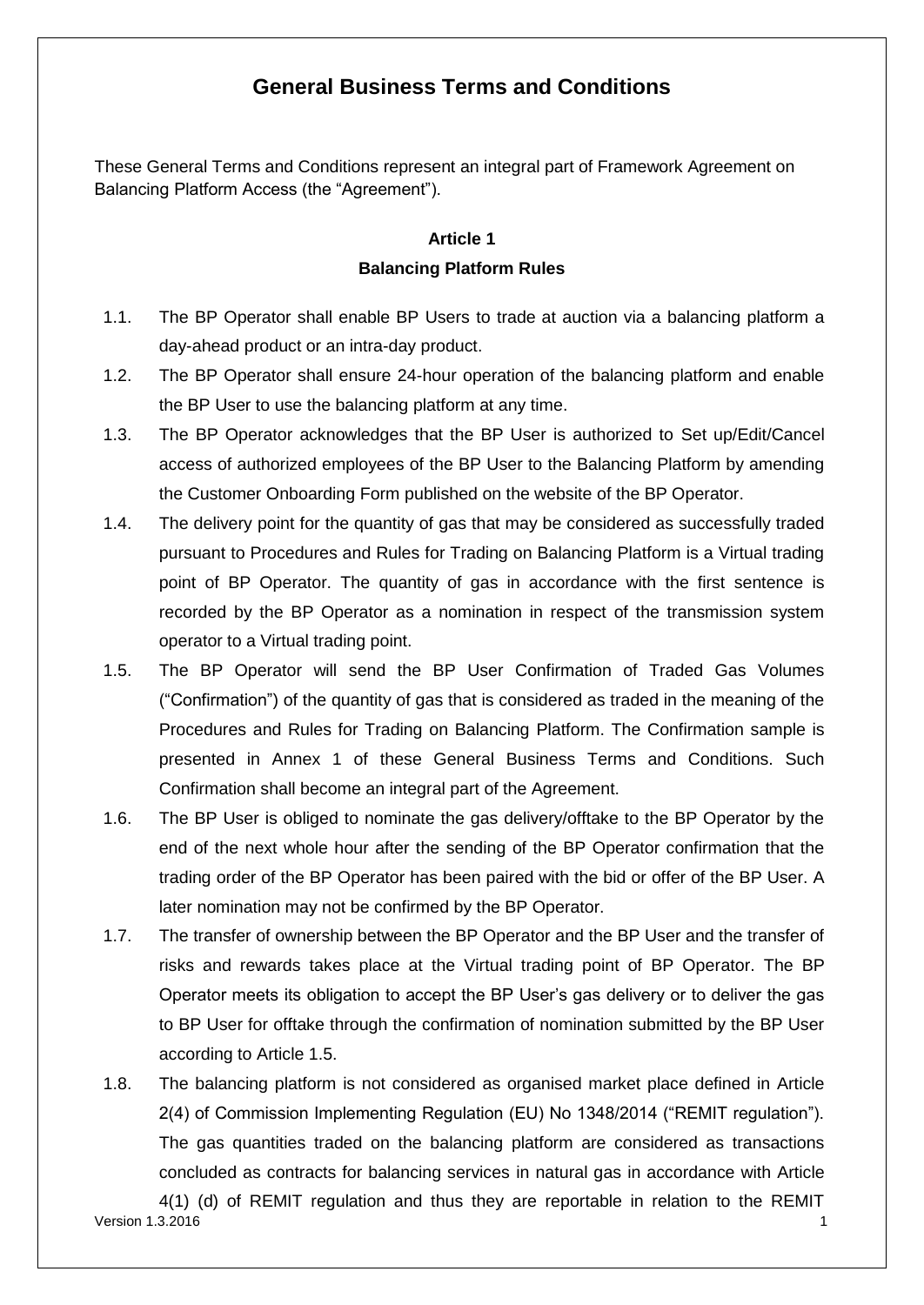regulation only upon reasoned request of the Agency for the Cooperation of Energy Regulators and on an ad-hoc basis.

## **Article 2 Limitation of Price at Auction**

- 2.1. The BP Operator is authorized to set in advance a maximum or minimum price for the quantity of gas that may be considered as successfully traded in the meaning of the Business Terms and Conditions pertaining to the Procedures and Rules for Product Trading on the Balancing Platform as follows:
	- a) as a minimum, if the BP Operator's trading order is for the sale of gas,
	- b) as a maximum, if the BP Operator's trading order is for the purchase of gas.

#### **Article 3 Payment and Bill Terms**

- 3.1. The BP Operator is authorized to issue invoices for the purchase and sale of natural gas.
- 3.2. The BP Operator shall deliver an invoice to the BP User within 10 calendar days of the end of the respective billing period. In this case, the billing period is the 1st to the 10th day of the respective calendar month, the 11th to the 20th day of the respective calendar month and the 21st to the last day of the respective calendar month.
- 3.3. Invoices are due and payable within 14 days of the date they are issued.
- 3.4. The day on which a financial obligation is performed shall be considered the day on which the owed amount is credited to the account of the creditor. If the last day of the invoice maturity period falls on a day that is not a business day (non-working day, bank holiday or public holiday in the Slovak Republic), the creditor shall accept the first subsequent business day as the date of performance of the financial obligation under the agreed price and payment terms.
- 3.5. The Contractual Parties shall issue invoices bearing all the formal particulars required by the valid laws and legal regulation of the Slovak Republic. If any of these particulars is missing, the debtor is entitled to return the invoice to the creditor; in such a case, the debtor is not in arrears with invoice payment. A new maturity period will begin to run on the day on which a correct and complete invoice is delivered to the debtor.
- 3.6. Invoices shall be issued in the euro currency.
- 3.7. The obligations of both Contractual Parties shall be discharged in the euro currency.
- 3.8. Bank fees of the debtor shall be borne by the debtor, and bank fees of the creditor by the creditor.
- 3.9. Both Contractual Parties exclude the assignment of receivables without prior written

Version 1.3.2016 2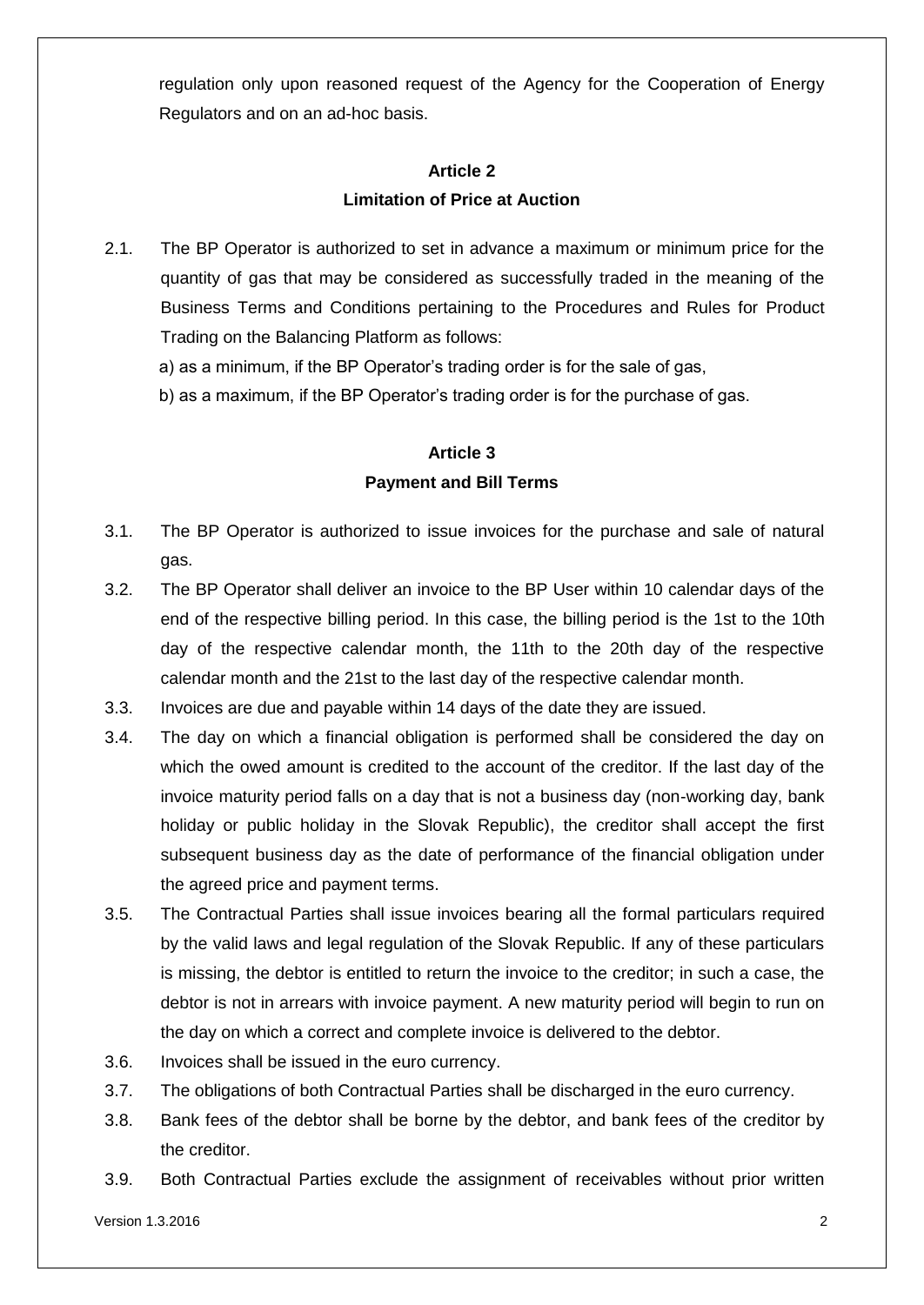agreement.

- 3.10. In the case of a delay in complying with a financial obligation, the creditor is entitled to charge the debtor default interest in an amount of 0.02% of the outstanding amount for every day of arrears.
- 3.11. The Contractual Parties shall discharge their tax obligations in compliance with law and regulation of their state residency and in accordance to international legal regulation, excluding the possibility of assuming the tax liability of a business partner.
- 3.12. BP User is obliged to present the BP Operator with following documents at latest at conclusion date of the Agreement:
	- a) Certificate of registration for excise tax on natural gas issued by relevant customs office according to valid laws and regulation,
	- b) Additional tax representation about facts decisive for imposition of excise tax on natural gas and value added tax.

In case above mentioned documents are not presented in period mentioned in this provision BP Operator is entitled to apply corresponding taxes on the invoice according to valid laws and regulation.

## **Article 4 Conditions of Financial Guarantee**

- 4.1. The BP Operator is entitled to require from the BP User financial guarantee for a commodity that BP Operator sells to BP User via action executed on balancing platform. The required amount of the financial guarantee will be calculated as the quantity of gas to be sold by the BP Operator to the BP User multiplied by the price that BP User entered within the trading order.
- 4.2. The BP Operator assesses the amount of the financial guarantee for a commodity before pairing a product trading order with an entered BP User trading order. The BP Operator is obliged to assess only the financial guarantee provided by the BP User at least three working days before the day when the auction is executed.
- 4.3. The BP Operator shall accept the following payment and collateral instruments to financially secure a commodity:
	- a) an irrevocable, unconditional bank guarantee in favour of BP Operator payable on first demand,
	- b) deposit to a bank account.

The bank guarantee shall not expire sooner than two months after the calendar month during which the commodity delivery was executed. All costs related to this bank guarantee shall be covered by BP User. The bank guarantee must be issued, and if relevant confirmed, by a bank with Moody's long term credit rating of not less than Baa2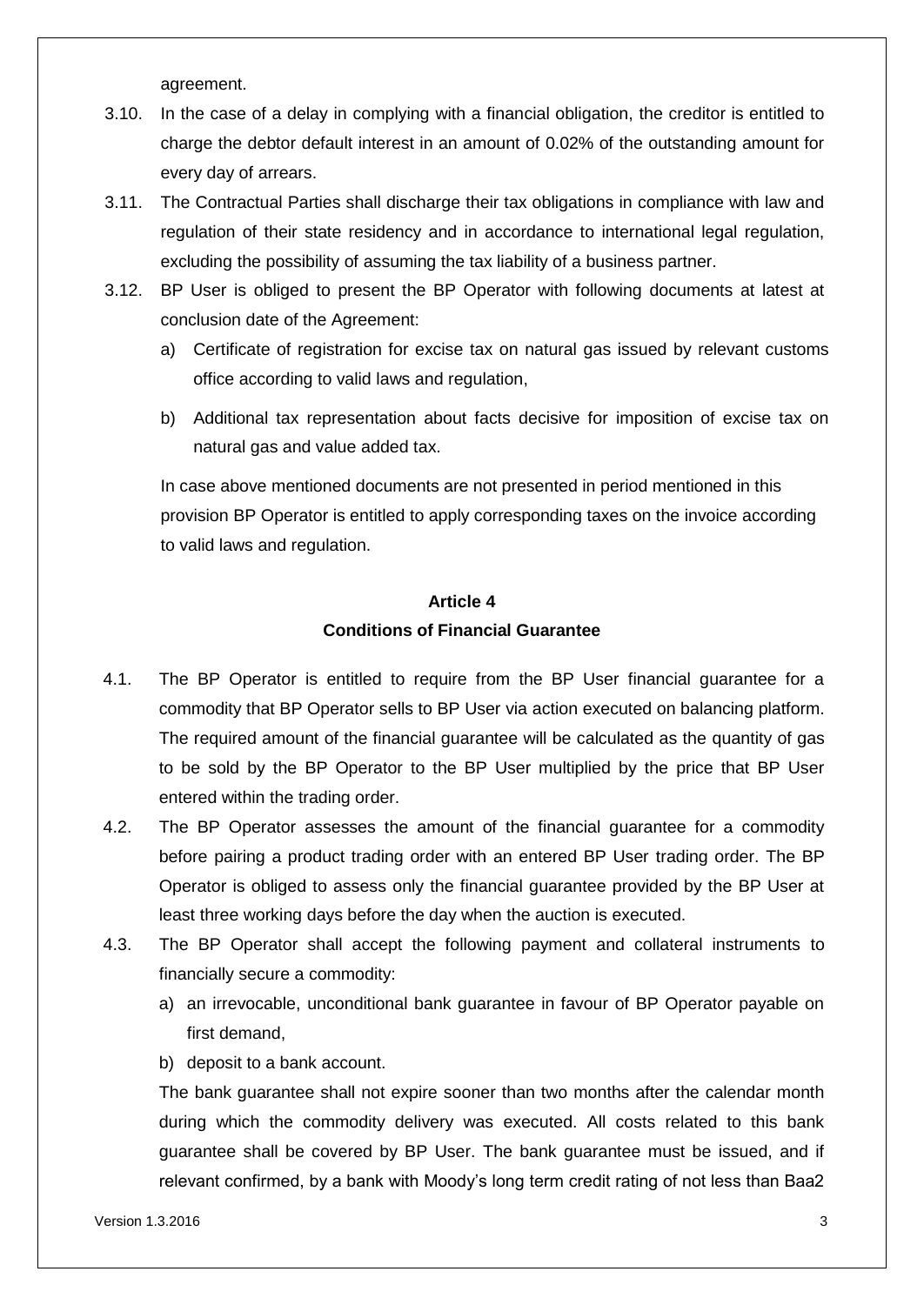or Standard & Poor's BBB.

The financial resources transferred as deposit to the bank account of BP Operator do not bear interest rate.

4.4. The BP User represents that at the execution date of the Agreement no facts based on which the tax administrator could initiate a proceeding to cancel tax registration pursuant to Act No. 222/2004 Coll. on value added tax are entered on the list kept by the Financial Directorate of the Slovak Republic and published on the website of the Financial Administration of the Slovak Republic. Nor are any such facts known to the BP User. The BP User is obliged to inform the BP Operator of the commencement of a proceeding to cancel tax registration in accordance with the preceding sentence.

#### **Article 5 Compensation of Damage**

- 5.1. Compensation of damage is subject to the corresponding provisions of the Commercial Code, as amended, the Operational Order of the BP Operator and the following agreements of the Contractual Parties.
- 5.2. The Contractual Parties shall inform one another of all facts that could lead to damage of which they are aware and shall make every effort to prevent imminent damage. The BP Operator is not liable for any damage incurred by the BP User as a result of:
	- a) incorrect or unauthorized use of the balancing platform,
	- b) restriction or temporary prevention of the use of the balancing platform to fix a malfunction or perform repairs of the balancing platform,
	- c) third-party misuse of input data for balancing platform use for which the BP User is culpable,
	- d) malfunction of the data or internet network of either of the Contractual Parties,
	- e) balancing platform inoperability by no fault of the BP Operator.
- 5.3. In the case of a violation of the provision of Article I.5 of this Agreement, the traded quantity of gas shall be considered as undelivered/unaccepted. If a Contractual Party fails to deliver or accept the quantity of gas, the other Contractual Party is entitled to solicit payment of a contractual fine of 25 EUR/MWh from the Contractual Party that is in violation of this Agreement for every MWh of the undelivered or unaccepted quantity of gas.
- 5.4. The payment of a contractual fine shall not prejudice the obligation of a Contractual Party to compensate the other Contractual Party for any damage incurred by it as a result of the breach of the aforementioned Contractual Party obligation.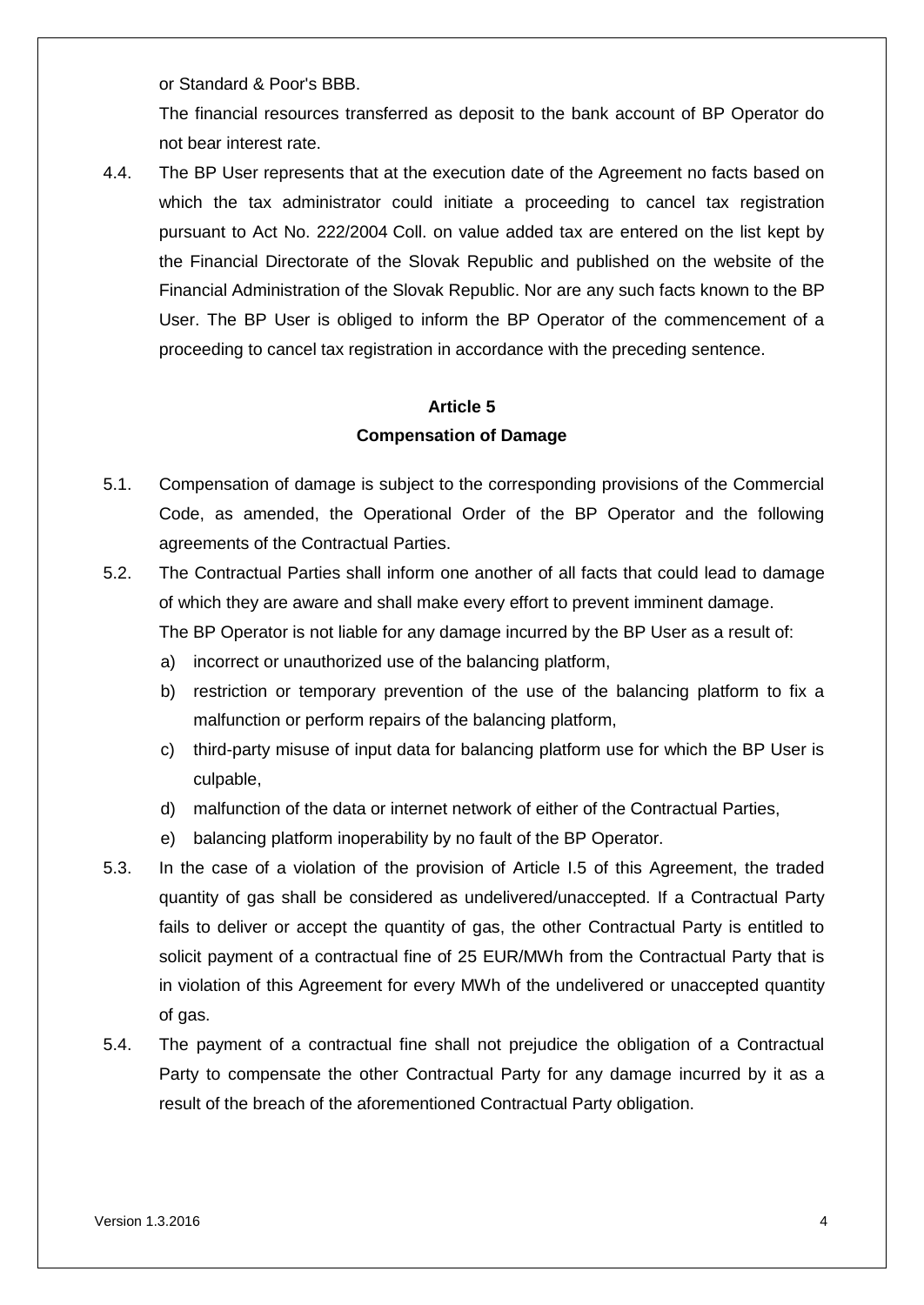#### **Article 6 Dispute Resolution**

- 6.1. The Contractual Parties shall make every effort to achieve a peaceful settlement of any disputes arising from this Agreement.
- 6.2. If no peaceful settlement is achieved, either of the Contractual Parties may file a lawsuit with a general court locally competent pursuant to Act No. 99/1963 Coll., the Civil Procedure Code, as amended.

## **Article 7 Confidentiality of Information**

- 7.1. The Contractual Parties pledge that all information contained in Agreement or made available to them in connection herewith shall be considered as confidential and kept secret. They undertake not to use such information for purposes other than the performance of Agreement, to protect it from publication and not to disclose it to third parties without the prior written consent of the other Contractual Party until such time as the information becomes publicly available. The Contractual Parties will not disclose confidential information to any person other than professional advisors and employees assigned to perform activities under Agreement.
- 7.2. The duty to maintain confidentiality shall not apply to information that is publicly available or whose disclosure is stipulated by a generally binding legal regulation.
- 7.3. Should either of the Contractual Parties commit a demonstrable breach of the obligation under Article VII.1 hereof, that Contractual Party shall be obliged to pay the other Contractual Party a contractual fine in the amount of  $\epsilon$  5 000 (in words: five thousand euro) for every such breach of obligation.

#### **Article 8 Force majeure**

- 8.1. If one Contractual Party is prevented by force majeure from meeting its obligations under this Agreement, it will be exempted from these obligations. The other Contractual Party will be exempted from its obligations to pay consideration to the extent and for as long as the Contractual Party is prevented from meeting its obligations by force majeure.
- $V$ ersion 1.3.2016  $\overline{\phantom{0}}$  5 8.2. Force majeure is an external unforeseeable event that cannot be prevented, or cannot be prevented in time, even by taking reasonably expected care and using technically and financially reasonable means. It includes in particular natural disasters, terrorist attacks, power failures, failure of telecommunication links, strikes and lock-outs, if the lock-outs are lawful, legal provisions or measures implemented by government or by the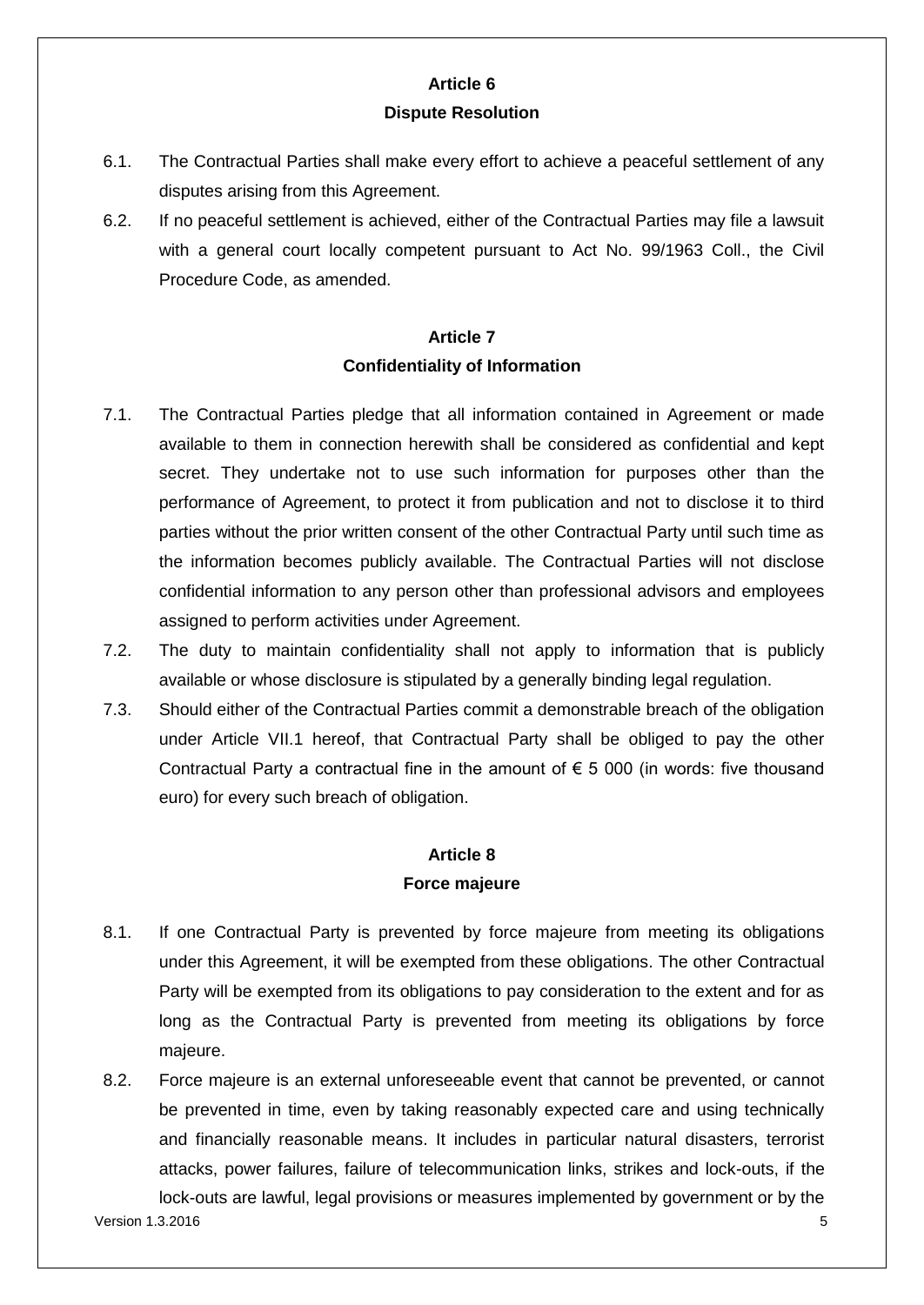courts or the authorities (irrespective of their lawfulness).

- 8.3. The Contractual Party affected must notify the other Contractual Party immediately and inform it of the reasons for the force majeure and the expected duration. It will endeavor, by taking all reasonable steps that are technically and financially at its disposal to ensure that it can resume meeting its obligations as soon as possible.
- 8.4. The Contracting Parties will cooperate to clear faults and malfunctions as far as possible.